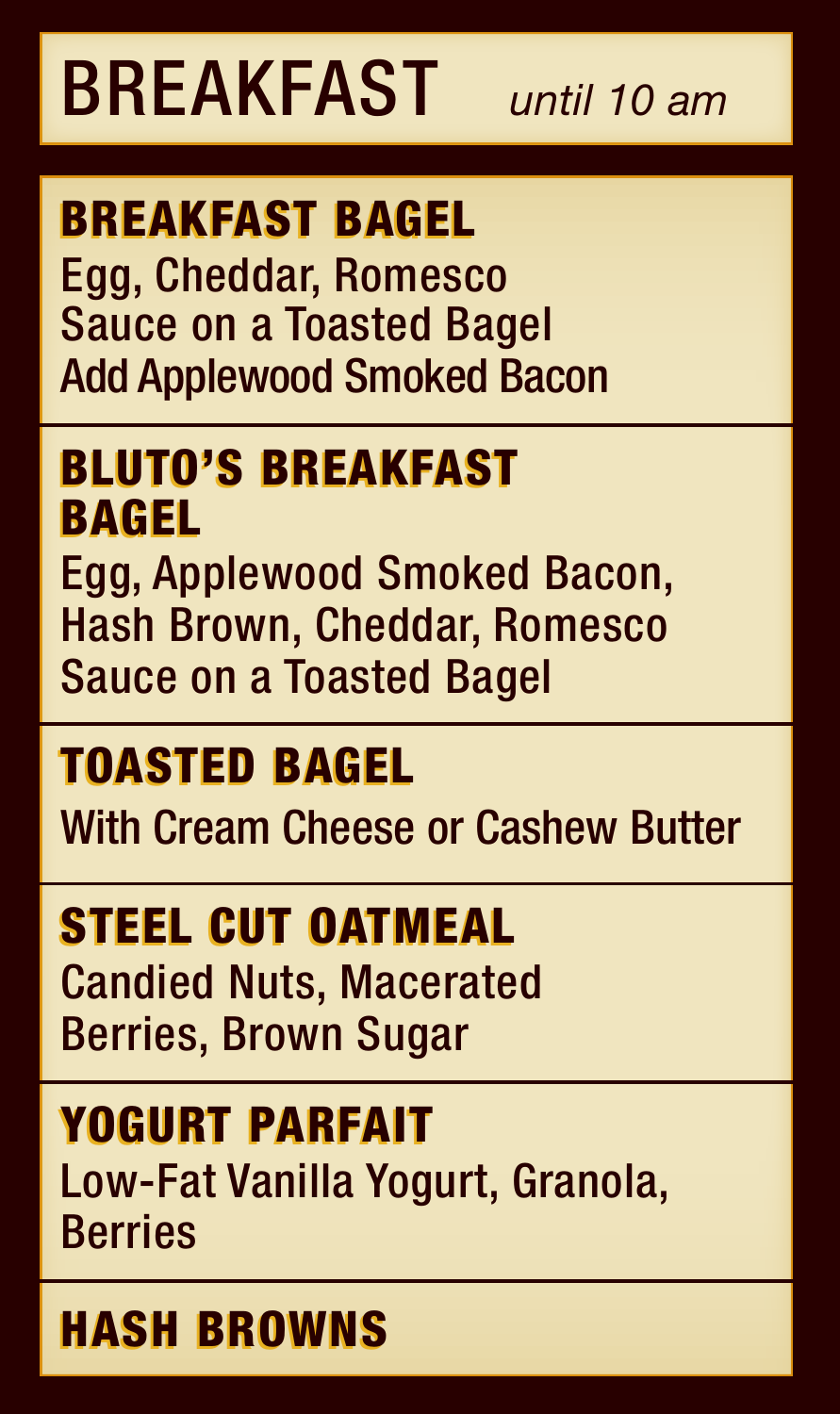### TUSCAN KALE SALAD Kale, Sultana, Caperberry, Pickled Red Onions, Shaved Fennel, Apple, Parmesan, Breadcrumb, Lemon Vinaigrette

### NOCAWICH CHUF



### SIMPLE SALAD

Greens, Cucumbers, Radish, Carrots, Croutons, Red Wine Vinaigrette

### CAESAR Romaine, Radicchio, Crouton, Parmesan, Caesar Dressing

with Grilled Chicken Applewood Smoked Bacon, Kamut, Arugula, Jicama, Cranberry, Candied Nut, Tomato, Manchego, Buttermilk Ranch

### Add Grilled Chicken to Salad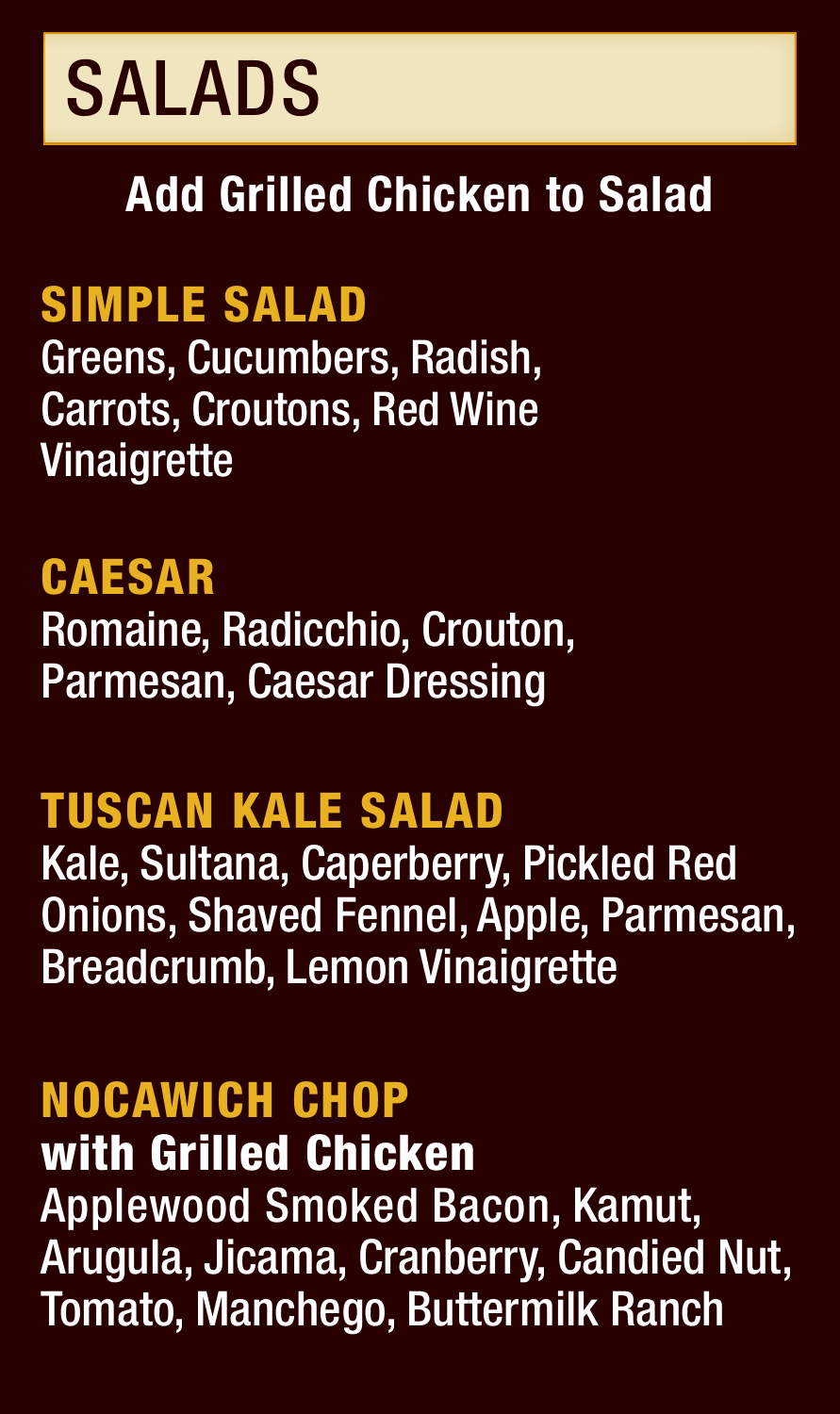# SANDWICHES

### CISCO KID Turkey Breast, Applewood Smoked Bacon, White Cheddar, Cranberry Jam, Arugula, Aioli, Multi-Grain

### Roasted Vegetables, Goat Cheese, Romesco, Pesto, Multi-Grain

### NOCA BURGER 100% Angus Beef, Cheddar, Melted Onions, Pickles, Ketchup, Mustard, Brioche Bun



### FRIED CHICKEN SANDO Slaw, Pickles, Honey Hot Sauce, Brioche Bun